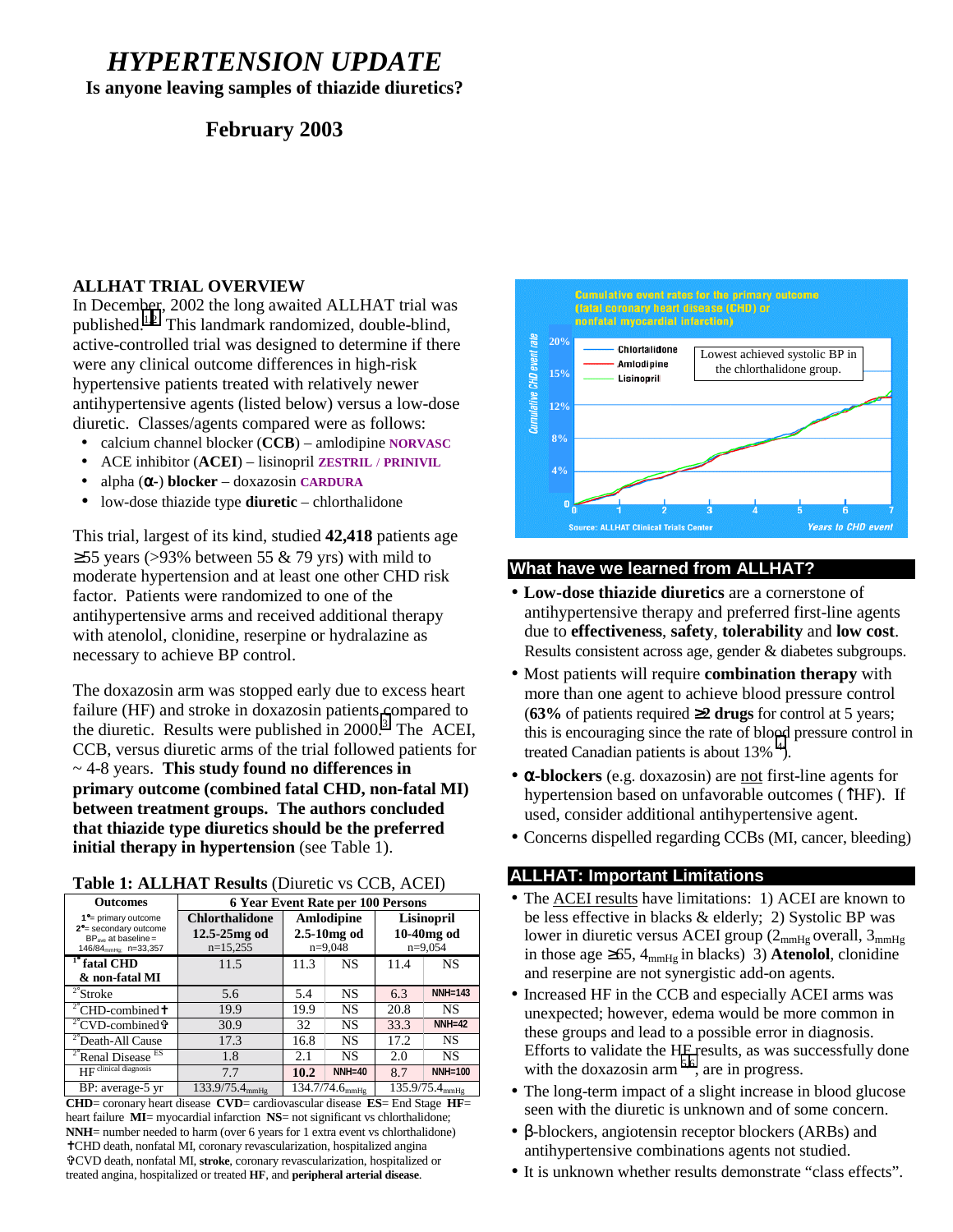#### **How do the results of the lisinopril arm in ALLHAT compare to other ACEI trials?**

 Limitations notwithstanding, the ALLHAT results will bring some reassessment of the role of ACEIs, specifically

– have the unique benefits of ACEIs been overstated?<sup>7</sup> • In ALLHAT, lisinopril was compared to an active treatment; in HOPE, ramipril was compared to placebo in both normotensive and hypertensive high-risk patients.

 The claim that ramipril (given at bedtime) provided benefit greater than expected with [re](#page-5-0)duction in blood pressure alone is being questioned.<sup>8</sup> Sub-analysis of 1year results for 38 patients with peripheral arterial disease found that ambulatory BP was reduced by  $17/8_{mmHg}$  (night time) and  $8/2<sub>mmHg</sub>$  (morning). Morning office BP readings were decreased by only  $3/2_{mmHg}$  in the entire published results.  $\bullet$  In PROGRESS, perindopril alone did not reduce stroke but did when combined with the diuretic, indapamide.<sup>9</sup>

# **What about the metabolic effects of diuretics on potassium, glucose and lipids?**

 In ALLHAT chlorthalidone had outcome benefits despite negative metabolic effects. This is consistent with other trials e.g. CAPPP, INSIGHT & SHEP (See Table 4) where thiazides outcomes were equal or better than ACEIs/CCBs. Metabolic effects are less with low-dose regimens.

# **Table 2 : ALLHAT metabolic result rate at 4 years**

**POTASIUM**, mean change:  $\downarrow$ **0.3**<sub>mmol/L</sub> chlorthalidone<sup>4.3⇔4.1</sup> vs lisinopril<sup>4.4⇔4</sup>.  $\Rightarrow$ hypokalemia (<3.5<sub>mmol</sub>): 8.5% chlorthalidone, 1.9% amlodipine, 0.8% lisinopril

**GLUCOSE**, mean change: ↑ **0.23mmol/L** chlorthalidone vs lisinopril  $\Rightarrow$  glucose  $\geq 7$ <sub>mmol/l</sub>: 32.7% chlorthalidone, 30.5% amlodipine, 28.7% lisinopril  $\Rightarrow$  new onset diabetes: 11.6% chlorthalidone, 9.8% amlodipine, 8.1% lisinopril

Total Cholesterol, mean change: ↑ 0.044<sub>mmol/L</sub> chlorthalidone vs lisinopril  $t \Rightarrow$  total chol. >6.2<sub>mmol/l</sub>: 14.4% chlorthalidone, 13.4% amlodipine, 12.8% lisinopril

# **Can thiazides be used in diabetes?**

 Low-dose thiazides are associated with positive outcomes in patients with diabetes as demonstrated in the SHEP and ALLHAT trials. ALLHAT included over **15,000** patients with diabetes. A detailed subanalysis of high-risk groups (e.g. diabetes, renal impaired) is planned.

#### **How effective are non-pharmacological measures in treating hypertension?**

 Lifestyle measures are effective and may equate to one antihypertensive in lowering BP. In the TONE study of elderly hypertensives on a single antihypertensive, salt restriction and weight loss (if obese) allowed more than 1/3 of patients to discontinue their medication.<sup>[10](#page-5-0)</sup>

**Lifestyle** measures may include:

-**weight loss** for obese (≥4.5kg for BMI > 25)

-**limit alcohol** consumption to ≤2 drinks/day -**moderate aerobic exercise** (>45min 4-5x/week) -**smoking cessation**

-**diet**: e.g. **DASH**[11](#page-5-0)**,**[12](#page-5-0) diet: ↓fat; modest salt restriction

(See also: **[www.nhlbi.nih.gov/chd/lifestyles.htm](http://www.nhlbi.nih.gov/chd/lifestyles.htm)** )

 **Assess for Drugs which** ↑ **BP**: adrenal steroids, appetite suppressants, caffeine, cocaine& other illicit drugs, cyclosporin, erythropoietin, licorice in chewing tobacco, nasal decongestants, NSAIDS/COXIBS, oral contraceptives, sympathomimetics, tacrolimus & venlafaxine.

# **Are ARBs considered equivalent to ACEIs? .**

Evidence for beneficial outcomes (especially renal) with

ARBs is growing but varying opinion on their optimal role. Unfortunately, several ARB outcome trials have avoided

a head-to-head comparison with ACEIs or used β-blockers (e.g. LIFE) known to be less effective in elderly. See Table 4.

 ARBs are an alternative in patients who develop ACEI induced cough but are more expensive than most ACEIs.

 Losartan was not superior to captopril in patients with heart failure ELITE II; captopril reduced CV-death in post-MI patients more than losartan <sup>OPTIMAAL</sup>. However, both of these studies found that less patients discontinued losartan due to adverse effects.

 ACEI-ARB combinations show some promise for renal outcomes CALM, COOPERATE, however they are expensive.

# **Clinical Outcomes versus Surrogate Markers**

Several trials support a growing emphasis on outcomes. doxazosin worse outcomes than chlorthalidone despite similar blood pressure control.<sup>ALLHAT-Doxazosin</sup>

 amlodipine more end-stage renal disease compared to ramipril despite similar blood pressure reduction. AASK

|             | <b>CLASS</b>                                                                                                                                       | <b>NAME</b>                                               | <b>DOSE</b>               | \$/Month  |  |  |  |
|-------------|----------------------------------------------------------------------------------------------------------------------------------------------------|-----------------------------------------------------------|---------------------------|-----------|--|--|--|
|             | <b>Diuretic</b>                                                                                                                                    | ς<br><b>CHLORTHALIDONE</b>                                | 12.5-25mg OD              | 8         |  |  |  |
|             |                                                                                                                                                    | ς<br>HYDROCHLOROTHIAZIDE- HCT                             | 12.5-25mg OD              | 8         |  |  |  |
|             |                                                                                                                                                    | ς<br><b>HCT + TRIAMTERENE</b><br><b>DYAZIDE</b>           | 1/ <sub>2</sub> -1 tab OD | 8         |  |  |  |
|             |                                                                                                                                                    | <b>INDAPAMIDE</b><br><b>LOZIDE</b>                        | 1.25-2.5mg OD             | 15        |  |  |  |
| ß-          |                                                                                                                                                    | METOPROLOL LOPRESOR, BETALOC                              | 100mg SR OD               | 16        |  |  |  |
|             | <b>Blocker</b>                                                                                                                                     | ς<br><b>TENORMIN</b><br>ATENOLOL                          | 50-100mg OD               | $17-24$   |  |  |  |
|             |                                                                                                                                                    | ς<br>ACEBUTOLOL MONITAN, SECTRAL                          | 200mg BID                 | 22        |  |  |  |
|             |                                                                                                                                                    | PROPRANOLOL INDERAL                                       | 160mg LA OD               | 38        |  |  |  |
| <b>ACEI</b> |                                                                                                                                                    | LISINOPRIL ZESTRIL, PRINIVIL                              | 10-20mg OD                | 34-40     |  |  |  |
|             |                                                                                                                                                    | ENALAPRIL VASOTEC                                         | 10-20mg OD                | 41-48     |  |  |  |
|             |                                                                                                                                                    | <b>ALTACE</b> caps<br>RAMIPRIL                            | 5-10mg OD                 | 34-41     |  |  |  |
|             |                                                                                                                                                    | CAPTOPRIL CAPOTEN                                         | 25-50mg BID               | 25-40     |  |  |  |
| <b>ARBs</b> |                                                                                                                                                    | <b>IRBESARTAN AVAPRO</b><br>LOSARTAN<br><b>COZAAR</b>     | 150-300mg OD              |           |  |  |  |
|             |                                                                                                                                                    | VALSARTAN DIOVAN <sup>caps</sup>                          | 50-100mg OD               | -45       |  |  |  |
|             |                                                                                                                                                    | FELODIPINE RENEDIL, PLENDIL                               | 80-160mg OD<br>5-10mg OD  | $31-42$   |  |  |  |
| <b>CCBs</b> |                                                                                                                                                    | AMLODIPINE NORVASC                                        | 5-10mg OD                 | 53-75     |  |  |  |
|             |                                                                                                                                                    | NIFEDIPINE ADALAT, ADALAT PA & XL                         | 30-60mg XL OD             | 40-59     |  |  |  |
|             |                                                                                                                                                    | DILTIAZEM CARDIZEM & CD, TIAZAC ER                        | 120-240mg CD              | 36-58     |  |  |  |
|             |                                                                                                                                                    | <b>VERAPAMIL ISOPTIN SR</b>                               | 180-240mg OD              | 33-38     |  |  |  |
| Other       |                                                                                                                                                    | ς<br><b>CLONIDINE</b><br><b>CATAPRES</b>                  | 0.1-0.2mg BID             | $20 - 30$ |  |  |  |
|             |                                                                                                                                                    | DOXAZOSIN<br><b>CARDURA</b>                               | 4-8mg HS                  | $26 - 46$ |  |  |  |
|             |                                                                                                                                                    | HYDRALAZINE APRESOLINE                                    | 25mg QID                  | 31        |  |  |  |
|             |                                                                                                                                                    | ς<br>LABETALOL<br><b>TRANDATE</b>                         | 200mg BID                 | 28        |  |  |  |
|             |                                                                                                                                                    | METHYLDOPA ALDOMET                                        | 250mg BID                 | 17        |  |  |  |
|             |                                                                                                                                                    | <b>Diuretic Combination Products</b>                      |                           |           |  |  |  |
|             |                                                                                                                                                    | LISINOPRIL+ HCT ZESTORETIC/PRINZIDE 10/12.5,20/12.5,20/25 | od                        | 36-42     |  |  |  |
|             |                                                                                                                                                    | ENALAPRIL + HCT VASERETIC 5/12.5, 10/25                   | od                        | $36 - 41$ |  |  |  |
| <b>ACEI</b> |                                                                                                                                                    |                                                           | ς                         | 35        |  |  |  |
|             |                                                                                                                                                    | CILAZAPRIL + HCT INHIBACE PLUS 5/12.5                     | bo                        |           |  |  |  |
|             |                                                                                                                                                    | QUINAPRIL + HCT ACCURETIC 10/12.5, 20/12.5                | ς<br>od                   | 36        |  |  |  |
|             |                                                                                                                                                    | + HCT AVALIDE 150/12.5, 300/12.5<br>IRBESARTAN            | od                        |           |  |  |  |
|             | LOSARTAN<br>+ HCT HYZAAR 50/12.5, DS 100/25<br>bo<br>ς<br>CANDESARTAN + HCT ATACAND PLUS 16/12.5<br>bo                                             |                                                           |                           |           |  |  |  |
| <b>ARB</b>  |                                                                                                                                                    |                                                           |                           |           |  |  |  |
|             |                                                                                                                                                    | TELMISARTAN + HCT MICARDIS PLUS 80/12.5                   | od                        |           |  |  |  |
|             |                                                                                                                                                    | VALSARTAN<br>+ HCT DIOVAN HCT 80/12.5, 160/12.5           | <sub>0</sub> d            |           |  |  |  |
| മമ          |                                                                                                                                                    |                                                           |                           | \$29-43   |  |  |  |
|             |                                                                                                                                                    | ATENOLOL + CHLORTHALIDONE TENORETIC 50/25, 100/25 S       | od                        |           |  |  |  |
|             | <b>C</b> =scored tab indicated if ALL strengths scored <b>BB</b> =Beta-blocker<br>For detailed comprehensive listing of agents, see www.rxfiles.ca |                                                           |                           |           |  |  |  |
|             |                                                                                                                                                    |                                                           |                           |           |  |  |  |

#### **Table 3: Cost of Select Antihypertensive Agents**

**We would like to acknowledge the following reviewers: T. Wilson** MD, FRCRC (SHR-Clin Pharmacol)**, G. Pylypchuk** MD, FRCRC (SHR-Nephrol)**, T. Laubscher** MD, CCFP (FM);

**B. Semchuk** PharmD (RQHR); **D. Blackburn** PharmD (College of Pharmacy, U. of S.); & the **RxFiles Advisory Committee**. *Brent Jensen BSP, Loren Regier BSP,BA*

**DISCLAMER:** The content of this newslett represents the research, experience and opinions of the authors and not hose of the Board or Schalland of Sackatoon Health<br>Region (SHR). Neither the authors nor Saskatoon Health Re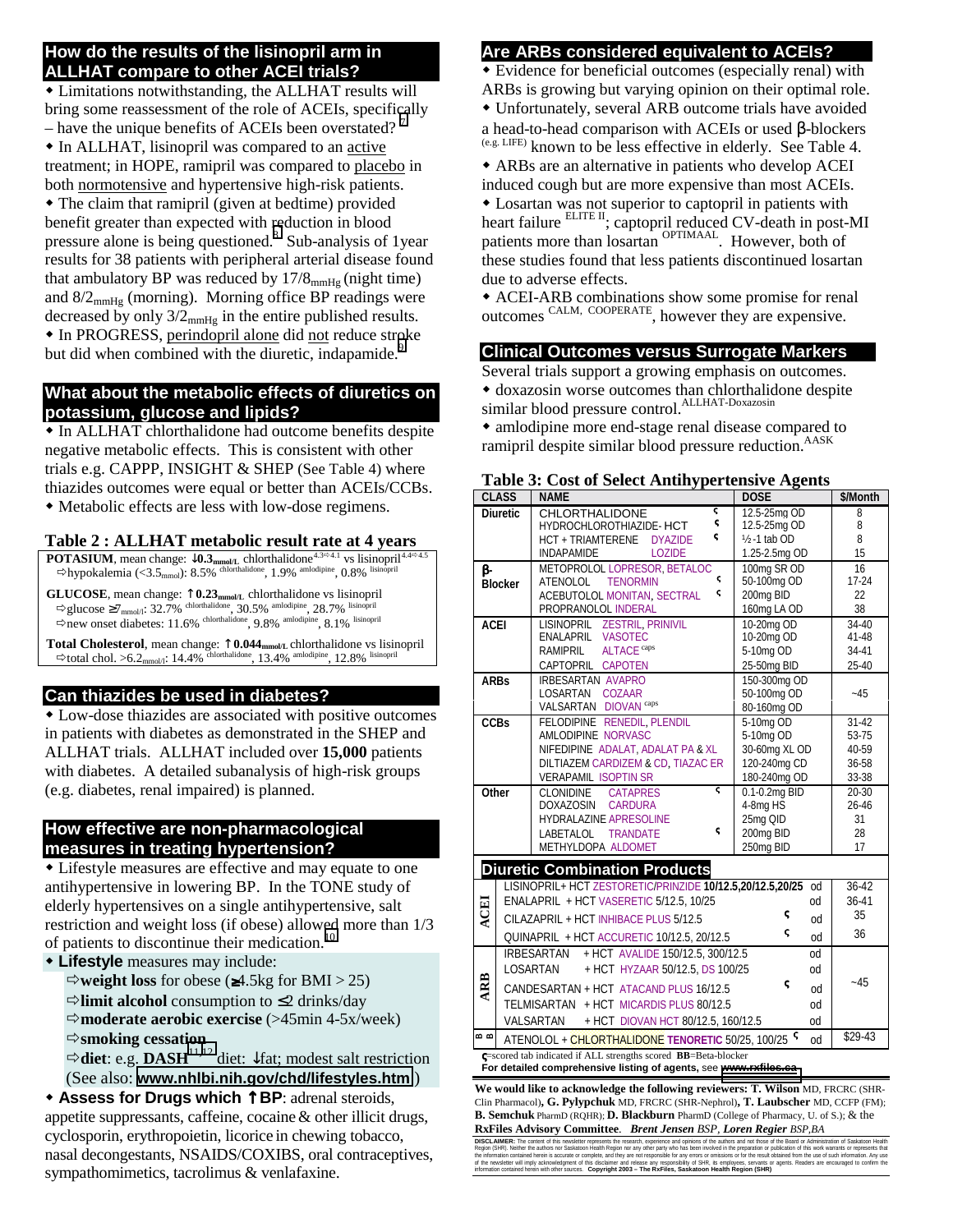| Table 4: Antihypertensives: Landmark & Recent Trials - Summary (for more detailed @ trial summary chart, see Antihypertensives: Landmark and Recent Trials at www.rxfiles.ca) |
|-------------------------------------------------------------------------------------------------------------------------------------------------------------------------------|
|                                                                                                                                                                               |

| <b>TRIAL</b>                        | PRIMARY AGENTS                                                                                       | <b>POPULATION STUDIED</b>                                                             | <b>CONTRIBUTION TO CURRENT KNOWLEDGE</b>                                                                                                                                                                                                                              |
|-------------------------------------|------------------------------------------------------------------------------------------------------|---------------------------------------------------------------------------------------|-----------------------------------------------------------------------------------------------------------------------------------------------------------------------------------------------------------------------------------------------------------------------|
| $AASK$ <sup>13</sup>                | Ramipril ALTACE <sup>2.5-10mg od</sup> , Metoprolol <sup>50-200mg od</sup> ,                         | <b>African Americans</b> with                                                         | Ramipril provided best renal protection, followed by metoprolol (amlodipine arm halted early - safety concerns)                                                                                                                                                       |
| 3-6.4yr, n=1,094                    | Amlodipine NORVASC <sup>5-10mg od</sup>                                                              | hypertensive nephrosclerosis                                                          | Group with lower target BP goal no better than group with higher target (achieved goal: 128/78 vs 141/85).                                                                                                                                                            |
| $ALLHAT$ <sup>1,3,14</sup>          | DOXAZOSIN CARDURA <sup>2-8mg/day;</sup> study arm stopped early.                                     | $\hat{a}$ BP & 1 other risk factor                                                    | Chlorthalidone (thiazide): well tolerated, as effective & least expensive in lowering CV events. Chlorthalidone had:                                                                                                                                                  |
| 4.9 <sub>vr</sub>                   | Amlodipine NORVASC <sup>2.5-10mg od</sup> , Lisinopril ZESTRIL                                       | (prev MI, stroke, LVH, diabetes, smoke, ↓ HDL, hx CVD)                                | much less HF than amlodipine; less stroke and HF than lisinopril; much less HF & stroke than doxazosin. Study design                                                                                                                                                  |
| $n=42.418 \rightarrow 33.357$       | <sup>10-40mg od</sup> , Chlorthalidone 12.5-25mg od                                                  | $9^{47\%}$ , black <sup>35%</sup> , hispanic <sup>16%</sup> , diabetes <sup>36%</sup> | limits lisinopril interpretation: blacks respond less to ACEI; ACEI + $\beta$ -blocker less synergistic than ACEI + diuretic.                                                                                                                                         |
| CALM <sup>15</sup>                  | Candesartan ATACAND <sup>16mg od</sup> ,                                                             | Type 2 diabetes, $\mathbf{\hat{B}P} \&$                                               | Lisinopril especially & candesartan $\downarrow$ BP & microalbuminuria in Type 2 diabetes. Combination of ACEI & ARB may be                                                                                                                                           |
| 24 wk, n=199                        | Lisinopril ZESTRIL <sup>20mg od</sup> , Combination                                                  | microalbuminuria                                                                      | more effective to JBP & albuminuria. {Recent COOPERATE <sup>16</sup> : trandolapril <sup>3mg od</sup> + losartan <sup>100mg od</sup> shows renal benefit}                                                                                                             |
| $\overline{CAPPP}$ <sup>17</sup>    | Captopril CAPOTEN <sup>50-100mg</sup> po od/bid                                                      | <b>DBP&gt;100</b> (BP 162/100 captopril,                                              | Captopril & conventional arms were equal in preventing CV morbidity & mortality; however less strokes in the                                                                                                                                                          |
| 6.1yr, n=10,985                     | Conventional $tx$ ( <sup>eg.atenolol/metoprolol 50-100mg od/HCT 25mg od<sub>1</sub></sup>            | BP 160/98 conventional                                                                | conventional arm. In patients with diabetes, captopril had less cardiac & fatal events. This trial had baseline flaws.                                                                                                                                                |
| ELITE II <sup>18</sup>              | Losartan COZAAR <sup>50mg od</sup>                                                                   |                                                                                       | Losartan 50mg od not superior to captopril in HF, but less losartan discontinued due to side effects (9.7 vs 14.7%)                                                                                                                                                   |
| 1.5yr, n=3,152                      | Captopril CAPOTEN <sup>50mg tid</sup>                                                                | <b>Heart Failure II-IV</b>                                                            | (Previous smaller ELITE findings suggested losartan may be superior to captopril in reducing mortality in HF).                                                                                                                                                        |
| $FACET$ <sup>19</sup>               | Fosinopril MONOPRIL <sup>20mg od</sup>                                                               | EF <40% (Mean 31%), Mean 71yr                                                         | Fosinopril significantly decreased major vascular events vs amlodipine, despite amlodipine decreasing BP by                                                                                                                                                           |
|                                     |                                                                                                      | <b>TBP &amp; Type 2 diabetes</b>                                                      | 4/2 mmHg more than fosinopril. Note: Trial was non blinded & 1/3 of patients were receiving both drugs.                                                                                                                                                               |
| 2.5yr, n=380<br>$HOPE^{20, 21, 22}$ | Amlodipine NORVASC <sup>10mg hs</sup>                                                                |                                                                                       |                                                                                                                                                                                                                                                                       |
| 4.5yr, n=9,297                      | Ramipril ALTACE <sup>10mg po by</sup><br>$\{$ Initial BP <sub>mean</sub> 139/79                      | High CV risk (CAD <sup>80%</sup> , PVD <sup>44%</sup>                                 | Ramipril significantly reduces MI, stroke, CV death & all-cause death vs placebo in high-risk patients (especially the                                                                                                                                                |
|                                     | <b>Placebo</b>                                                                                       | diabetes <sup>38%</sup> , stroke/TIA <sup>11%</sup> ), LVH <sup>8%</sup>              | 47% with hypertension <sup>23</sup> ) not known to have a low ejection fraction or HF. Benefits greater in <b>diabetes</b> . BP reduction<br>may be greater than the "modest" reported (due to HS dosing & differences in nighttime vs morning BP readings $^{24}$ ). |
|                                     |                                                                                                      | $\geq$ 55 yrs & 1 other risk factor                                                   | Most benefits achieved at a BP of ~140/90 <sub>mmHa</sub> , small additional benefit obtained by further lowering BP. Lowest major                                                                                                                                    |
| HOT <sup>25</sup>                   | $BP \rightarrow 3$ DBP target groups: $\leq 90$ , $\leq 85$ , $\leq 80$ mmHg                         | TBP 170/105 $\rightarrow$ to 3 DBP gps:                                               | CV events at 139/83 <sub>mmHa</sub> ; Lowest CV mortality at 139/87 <sub>mmHa</sub> . Patients with <b>diabetes</b> did better with DBP <b>≤80</b> ,                                                                                                                  |
| 3.8yr, n=18,790                     | (Felodipine RENEDIL $5 \rightarrow 10$ mg od,                                                        | $\leq 90$ gp = $144/85$ , $\leq 85$ gp= $141/83$ , $\leq 80$ gp= $140/81$             | supporting aggressive BP lowering in these patients. $\{ASA^{75mg \text{ od}}:\downarrow$ CV events, but $\uparrow$ non fatal major bleeds).                                                                                                                          |
|                                     | $+/-$ ACE, $+/-$ Beta-blocker, $+/-$ diuretic)                                                       |                                                                                       |                                                                                                                                                                                                                                                                       |
| IDNT $^{26}$                        | Irbesartan AVAPRO $75 \rightarrow 300$ mg od                                                         | Type 2 diabetes $&$                                                                   | Irbesartan is effective in delaying the progression of nephropathy due to type 2 diabetes (amlodipine no better than                                                                                                                                                  |
| 2.6yr, n=1,715                      | Amlodipine NORVASC <sup>2.5→10mg od</sup> , Placebo <sup>{other agents}</sup>                        | Nephropathy, BP-159/87                                                                | placebo despite a BP that was similar to irbesartan group). (Unfortunately, not compared to ACEI).                                                                                                                                                                    |
| <b>INSIGHT</b> <sup>27</sup>        | Nifedipine ADALAT 30-60mg GITS od                                                                    | TBP & 1 other risk factor                                                             | Nifedipine & co-amilozide equal in preventing CV death, stroke & all MI. Less fatal MI & heart failure in the diuretic arm.                                                                                                                                           |
| $-3.5$ yr, n=6,321                  | HCT $^{25mg}/$ amiloride $^{2.5mg}$ (= $\frac{1}{2}$ MODURET) $^{1-2}$ tabs od                       |                                                                                       | (Nifedipine: Tperipheral edema stopped early in 8% pts; severe adverse events in mid-high dose co-amilozide <sup>28 vs 25%</sup> )                                                                                                                                    |
| IRMA II <sup>28</sup>               | Irbesartan AVAPRO 150mg od or 300mg od,                                                              | TBP, Type 2 diabetes, normal                                                          | Irbesartan delays progression to nephropathy in Type 2 diabetes patients with microalbuminuria. The effect was                                                                                                                                                        |
| 2yr, n=590                          | <b>Placebo</b> {CCB 27%, diuretic 25%, $\beta$ -blocker 19%, other 15%}                              | GFR & microalbuminuria                                                                | dose related with 300mg od having the greatest effect. (Unfortunately, not compared to ACEI).                                                                                                                                                                         |
| LIFE <sup>29, 30, 31</sup>          | Losartan COZAAR 50-100mg od +/-HCT 12.5-25mg od                                                      | <b>T</b> BP 174/98 <sup>-144/81</sup> losar; 145/81aten. $\&$                         | Losartan was more effective than atenolol in preventing stroke in hypertensive patients with LVH (no difference in CV                                                                                                                                                 |
| 4.8yr, n=9,193                      | Atenolol TENORMIN <sup>50-100mg od</sup> +/-HCT <sup>12.5-25mg od</sup>                              | left ventricular hypertrophy                                                          | mortality or MI or stroke in blacks). In LVH patients with <b>diabetes</b> , losartan decreased CV death & total mortality,                                                                                                                                           |
|                                     | {HCT used in 44% of losartan & 38% of atenolol pts,                                                  | (LVH); (diabetes 13%) (black 5.8%)                                                    | but not MI or stroke (Atenolol group was at higher baseline risk. Fewer than 40% of all patients attained a SBP <140;                                                                                                                                                 |
|                                     | but not directly compared to diuretics in the trial.                                                 |                                                                                       | Mean BP ~147/79). In ISH patients, losartan reduced stroke, CV & total mortality but not CV events.                                                                                                                                                                   |
| NORDIL $32$                         | Diltiazem CARDIZEM 180-360mg od +/- ACEI, diuretic, $\alpha$ blocker                                 | DBP > 100                                                                             | <b>Diltiazem</b> as effective as diuretic & β-blocker in reducing CV events (fatal/non-fatal stroke, MI & CV death). Diltiazem                                                                                                                                        |
| 4.5yr, n=10,881                     | Diuretic +/- Beta-blocker <sup>+/- ACEI</sup> , $\alpha$ blocker                                     |                                                                                       | reduced fatal & non-fatal stroke. Treated BP's were high (diltiazem 155/89; diuretic/ß-blocker 152/89).                                                                                                                                                               |
| OPTIMAAL <sup>33</sup>              | Losartan COZAAR $12.5\rightarrow50mg$ od                                                             | High risk, post MI,                                                                   | Captopril ≤50mg TID ↓ CV death more than losartan 50mg od in post MI patients.                                                                                                                                                                                        |
| 2.7yr, n=5,477                      | Captopril CAPOTEN <sup>6.25x1→12.5→50mg tid</sup>                                                    | $\sim$ BP 123/71                                                                      | Medication discontinued due to adverse reactions: 7% for losartan vs 14% with captopril.                                                                                                                                                                              |
| PROGRESS <sup>34</sup>              | Perindopril COVERSYL <sup>4mg od</sup> +/- indapamide LOZIDE                                         | Previous stroke/TIA within 5yr                                                        | Perindopril + indapamide JBP 12/5 & significantly <b>J</b> rate of stroke in normal & hypertensive patients with previous                                                                                                                                             |
| 3.9yr, n=6,105                      | 2.5mg od , Placebo                                                                                   | Normal BP 13679 or hypertensive 159/94                                                | stroke/TIA. Perindopril alone did not $\downarrow$ stroke ( $\downarrow$ BP only 5/3). The <b>hypertensive group benefited most</b> .                                                                                                                                 |
| QUIET <sup>35</sup>                 | Quinapril ACCUPRIL $10\rightarrow 20mg$ od, [BP 123/74]                                              | Post-angioplasty/atherectomy                                                          | Quinapril was well tolerated in patients after angioplasty with normal LV function, but no effect on the overall frequency                                                                                                                                            |
| 2.3yr, n=1,750                      | Placebo                                                                                              | with <b>preserved LV</b> fx $^{\text{EF 59\%}}$                                       | of clinical outcomes or the angiographic progression of coronary atherosclerosis.                                                                                                                                                                                     |
| <b>RENAAL</b> <sup>36</sup>         | Losartan COZAAR 50-100 <sup>71%</sup> mg od <sup>{+ other agents}</sup>                              | <b>Type 2 diabetes with</b>                                                           | Losartan is more effective than placebo in protecting against the progression of nephropathy due to type 2 diabetes                                                                                                                                                   |
| 3.4yr, n=1,513                      | Placebo {diuretic 84%, CCB 81%, $\alpha$ -blocker 46%, $\beta$ -blocker 37%, other 22%}              | Nephropathy, BP-153/82                                                                | despite a BP that was similar in both groups. (Unfortunately, not compared to ACEI).                                                                                                                                                                                  |
| <b>SHEP</b> 37, 38,                 | Chlorthalidone $12.5\rightarrow 25mg$ od $+/-$ Atenolol $25-50mg$ od                                 | ISH. $\mathbb{R}$ BP 170/77:                                                          | Diuretic <b>chlorthalidone</b> I stroke & CV events in elderly ISH patients & had greater absolute benefit in patients with                                                                                                                                           |
| 4.5yr, n=4,736                      | Reserpine 0.05-0.1mg/d; Vs Placebo                                                                   | elderly Mean 72yr, (diabetes $12\%$ )                                                 | diabetes. DBP<65 <sup>mm Hg</sup> was associated with an $\uparrow$ risk of stroke & CV disease (CVD). <sup>39</sup>                                                                                                                                                  |
| STOP-                               | 1. Conventional Metoprolol/Atenolol/Pindolol; +/- HCT/amiloride                                      | Elderly Mean 76yr                                                                     | Conventional & newer drugs were similar in CV mortality & overall major events in this open trial of elderly                                                                                                                                                          |
| Hypertension $2^{40}$               | 2. Felodipine/Isradipine 2.5mg od $+/ \beta$ -blocker                                                | <b>TBP</b> 194/98( $\rightarrow$ ~159/81 in all 3 gps)                                | hypertensives. 1/2 of all patients received more than one BP med.                                                                                                                                                                                                     |
| $-5$ yr, n=6,614                    | 3.Enalapril/Lisinopril 10mg od +/- HCT≤25mg od                                                       |                                                                                       | Of the newer antihypertensives: ACE inhibitors had less MI & HF than the calcium channel blockers.                                                                                                                                                                    |
| $SYST-EUR$ <sup>41,42</sup>         | Nitrendipine (dihydropyridine) 10-20mg bid +/-<br>enalapril 5-20mg bis &                             | <b>ISH.</b> TBP 174/86:                                                               |                                                                                                                                                                                                                                                                       |
| 2yr, n=4,695                        | Vs Placebo <sup>(2/3 rec'd BP meds)</sup><br>HCT 12.5-25mg od                                        | elderly Mean 70yr, (diabetes 10.5%)                                                   | In elderly with ISH, antihypertensive drug treatment starting with nitrendipine $\downarrow$ rate of CV complications, stroke & possibly dementia $^{43}$ . The benefit was significantly greater in the diabetes arm. $\downarrow$ CV montal                         |
| <b>UKPDS-38<sup>44</sup></b>        | -38: Tight vs Conventional BP control                                                                | Type 2 diabetes $\sqrt{\text{BP}} \sim 160/94$ .                                      | Tight blood pressure (~BP 144/82) control in hypertensive patients with type 2 diabetes reduces diabetes related                                                                                                                                                      |
| <b>UKPDS-39 45</b>                  | -39: Captopril <sup>25-50mg BID</sup> vs Atenolol <sup>50-100mg OD</sup>                             |                                                                                       | morbidity & mortality. Captopril and atenolol were similarly effective (BP reduction, preserve renal function & proteinuria                                                                                                                                           |
| 8.4yr, n=1,148                      |                                                                                                      | Mean 56yr, 8.4yr study                                                                | & CV complications).                                                                                                                                                                                                                                                  |
|                                     | {Other: Furosemide, Nifedipine SR, Methyldopa, Prazosin}<br>Valsartan DIOVAN <sup>40→160mg bid</sup> |                                                                                       | Valsartan appears to benefit ACE inhibitor-intolerant HF patients (benefits predominantly seen in the 7% of patients not                                                                                                                                              |
| Val-HeFT $46,47$<br>1.9yr, n=5,010  |                                                                                                      | <b>Heart Failure Class II-IV</b><br>$EF < 40\%$ (Mean 27%), Mean 63yr                 | treated with an ACEI). {Concerns: increased mortality in subgroup already receiving <b>both</b> ACEI & β-blocker}.                                                                                                                                                    |
|                                     | <b>Placebo</b>                                                                                       |                                                                                       |                                                                                                                                                                                                                                                                       |

ACEI=angiotensin converting enzyme inhibitor ARB=angiotensin receptor blocker BP=blood pressure CAD=coronary artery disease CV=cardiovascular DBP=diastolic blood pressure Dx=disease EF=ejection fraction ESRD=end stage rena GFR=glomerular filtration rate HCT=hydrochlorothiazide HF=heart failure ISH=isolated systolic hypertension LVH=left ventricular hypertrophy MI=myocardial infarction pts= patients PVD=peripheral vascular disease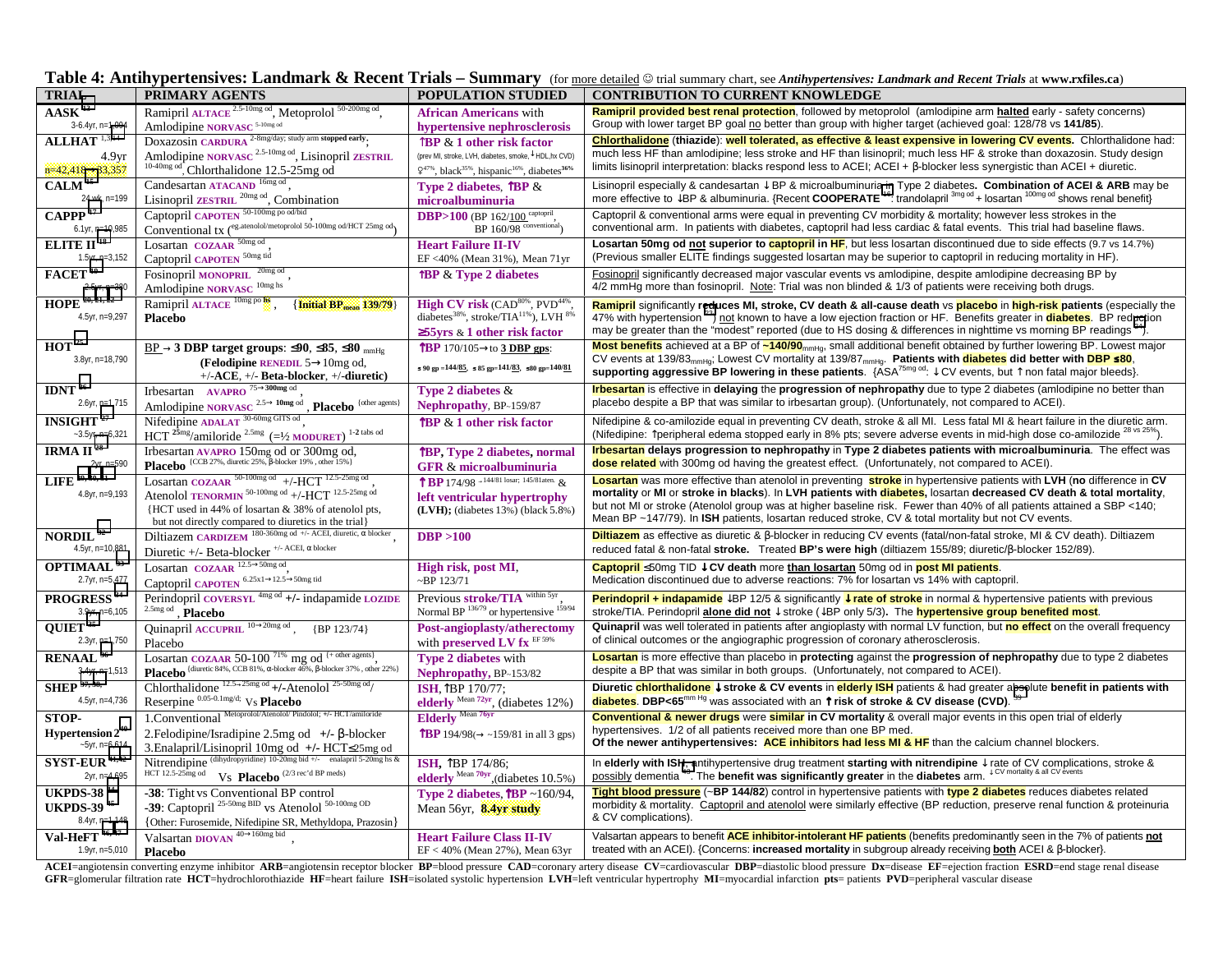Table 5: Selection Guide: Disease & Risk Factors (with consideration for ALLHAT findings as noted)<sup>1, [4](#page-5-0)8, 49, 50, 51, 5[2](#page-5-0), [5](#page-5-0)3, 54, 55, 5[6](#page-5-0), 5[7](#page-5-0)</sup>

| <b>DISEASE or RISK FACTOR</b>                                                                                                                                                                                                                                                                                                                                                      | 1 <sup>ST</sup> LINE INITIAL THERAPY                                                                                                                                                                                          | <b>SECOND STEP THERAPY</b>                                                                                      | <b>NOTES &amp; CAUTIONS</b>                                                                                                                                                                                                                                                                                                           |  |  |  |
|------------------------------------------------------------------------------------------------------------------------------------------------------------------------------------------------------------------------------------------------------------------------------------------------------------------------------------------------------------------------------------|-------------------------------------------------------------------------------------------------------------------------------------------------------------------------------------------------------------------------------|-----------------------------------------------------------------------------------------------------------------|---------------------------------------------------------------------------------------------------------------------------------------------------------------------------------------------------------------------------------------------------------------------------------------------------------------------------------------|--|--|--|
| <b>Uncomplicated Hypertension</b>                                                                                                                                                                                                                                                                                                                                                  | Thiazide like diuretic (eg.HCT or chlorthalidone 12.5-25mg od)                                                                                                                                                                | <b>COMBINATIONS</b> of 1 <sup>st</sup> line drugs                                                               | $\alpha$ blockers not recommended as initial therapy (If used                                                                                                                                                                                                                                                                         |  |  |  |
|                                                                                                                                                                                                                                                                                                                                                                                    | $\beta$ blocker (for age $\leq 60$ years)<br><b>ACE</b> inhibitor                                                                                                                                                             | (If ACE intolerance $\rightarrow$ Angiotensin receptor blocker)                                                 | may consider additional antihypertensive agent)<br><b>Monitor</b> for hypokalemia: seldom if using low dose                                                                                                                                                                                                                           |  |  |  |
|                                                                                                                                                                                                                                                                                                                                                                                    | Calcium channel blockers →LA-DHP                                                                                                                                                                                              |                                                                                                                 | thiazide (K <sup>+</sup> sparing diuretics rarely needed)                                                                                                                                                                                                                                                                             |  |  |  |
| <b>Isolated Systolic Hypertension (ISH)</b>                                                                                                                                                                                                                                                                                                                                        | Thiazide like diuretic (eg.HCT or chlorthalidone <sup>12.5-25mg od</sup> )                                                                                                                                                    | {ACEIs NOT usually recommended as ISH                                                                           | Hypokalemia-seldom if using low dose thiazide                                                                                                                                                                                                                                                                                         |  |  |  |
|                                                                                                                                                                                                                                                                                                                                                                                    | Calcium channel blockers->LA-DHP                                                                                                                                                                                              | not related to a low renin state}                                                                               | $(K^+$ sparing diuretics rarely needed)                                                                                                                                                                                                                                                                                               |  |  |  |
| Diabetes mellitus with nephropathy                                                                                                                                                                                                                                                                                                                                                 | <b>Type I</b> $\rightarrow$ ACE inhibitor<br>Thiazide like diuretic (low dose->HCT 12.5-25mg od)<br>$\beta$ blocker (cardioselective-e.g. atenolol, metoprolol)                                                               |                                                                                                                 | If $Scr > 150$ umol/l, use a loop diuretic rather than                                                                                                                                                                                                                                                                                |  |  |  |
|                                                                                                                                                                                                                                                                                                                                                                                    | Alternate->angiotensin receptor blocker                                                                                                                                                                                       |                                                                                                                 | thiazide if volume control is needed.<br>(If CrCl <30ml/min→thiazide diuretic less effective)                                                                                                                                                                                                                                         |  |  |  |
|                                                                                                                                                                                                                                                                                                                                                                                    | $\begin{minipage}{4.5\linewidth} {\bf Type\ II}\rightarrow {\rm angiotensin receptor\ blockers/ACE\ inhibitor\ Evidence\ from\ IDNT\ \textit{inbsartan}}/{\rm RENAAL} \text{ }^{ {\rm losartan}\ \textit{in}} \end{minipage}$ | Long acting calcium channel blockers (amlodipine had<br>less kidney protection than ramipril or metoprolol AASK | May consider $ACEI + ARB$ combination $CALM$                                                                                                                                                                                                                                                                                          |  |  |  |
| Diabetes mellitus without nephropathy                                                                                                                                                                                                                                                                                                                                              | <b>ACE</b> inhibitor                                                                                                                                                                                                          | Angiotensin receptor blockers                                                                                   | Low dose thiazides have evidence for                                                                                                                                                                                                                                                                                                  |  |  |  |
|                                                                                                                                                                                                                                                                                                                                                                                    | (Thiazides also an option given ALLHAT results)                                                                                                                                                                               | <b>Thiazide</b> like diuretic (low dose $\rightarrow$ HCT 12.5-25mg od)                                         | CV outcome benefits in diabetes &                                                                                                                                                                                                                                                                                                     |  |  |  |
|                                                                                                                                                                                                                                                                                                                                                                                    |                                                                                                                                                                                                                               | $\beta$ blocker (cardioselective-e.g. atenolol, metoprolol)<br>Long acting calcium channel blockers             | minimal effect on glucose. ALLHAT included<br>$>15,000$ patients with diabetes, the largest                                                                                                                                                                                                                                           |  |  |  |
| Diabetes mellitus without nephropathy                                                                                                                                                                                                                                                                                                                                              | Thiazide like diuretic (low dose) or ACE inhibitor                                                                                                                                                                            |                                                                                                                 | antihypertensive trial ever in this population.                                                                                                                                                                                                                                                                                       |  |  |  |
| & with systolic hypertension                                                                                                                                                                                                                                                                                                                                                       | Alternatively $\rightarrow$ Calcium channel blockers $\rightarrow$ LA-DHP                                                                                                                                                     |                                                                                                                 |                                                                                                                                                                                                                                                                                                                                       |  |  |  |
| Angina, stable                                                                                                                                                                                                                                                                                                                                                                     | $\beta$ blocker +/- ACE inhibitors                                                                                                                                                                                            | Long acting calcium channel blockers                                                                            | Vasospastic angina $\rightarrow$ long acting CCB (avoid $\beta$ -blocker)                                                                                                                                                                                                                                                             |  |  |  |
| Prior MI                                                                                                                                                                                                                                                                                                                                                                           | $\beta$ blocker with or without ACE inhibitors                                                                                                                                                                                | Combinations of additional agents                                                                               |                                                                                                                                                                                                                                                                                                                                       |  |  |  |
| <b>Systolic Dysfunction</b>                                                                                                                                                                                                                                                                                                                                                        | ACE inhibitor (thiazide or loop diuretics,                                                                                                                                                                                    | Angiotensin receptor blockers                                                                                   | Avoid non-dihydropyridine calcium channel blockers                                                                                                                                                                                                                                                                                    |  |  |  |
|                                                                                                                                                                                                                                                                                                                                                                                    | $\beta$ blocker & spironolactone as additive therapy)                                                                                                                                                                         | Hydralazine + isosorbide dinitrate<br>Amlodipine (helpful in diastolic dysfx; but THF <sup>ALLHAT</sup> )       | (eg. diltiazem & verapamil)                                                                                                                                                                                                                                                                                                           |  |  |  |
| <b>Past Cerebrovascular Accident or TIA</b>                                                                                                                                                                                                                                                                                                                                        | Strongly consider BP reduction after the acute phase                                                                                                                                                                          |                                                                                                                 | Antihypertensives may $\uparrow$ death in <b>acute</b> TIA/stroke, but                                                                                                                                                                                                                                                                |  |  |  |
|                                                                                                                                                                                                                                                                                                                                                                                    | to $\downarrow$ recurrent cerebrovascular events                                                                                                                                                                              |                                                                                                                 |                                                                                                                                                                                                                                                                                                                                       |  |  |  |
|                                                                                                                                                                                                                                                                                                                                                                                    |                                                                                                                                                                                                                               |                                                                                                                 | $\begin{array}{l} \downarrow \text{ long term risk. Evidence supports (chlorthalidone or }\\ \text{amlodipine }^{\text{ALLHAT}}\}, \text{ (periodoril + indapamide }^{\text{PROGRES}}\},\\ \text{ {losartan +/- HCT}^{\text{LIEE}}\}, \text{ {ramipril }^{\text{HOPE}}\} \& \text{ (diltiazem }^{\text{NORDIL}}\text{)}. \end{array}$ |  |  |  |
| <b>Renal disease</b>                                                                                                                                                                                                                                                                                                                                                               | ACE inhibitor (diuretics as additive therapy)                                                                                                                                                                                 | Combinations of agents (including ACEI + ARB)<br>(If ACE intolerance→Angiotensin receptor blocker)              | Avoid ACE if bilateral renal artery stenosis                                                                                                                                                                                                                                                                                          |  |  |  |
| <b>Left Ventricular Hypertrophy (LVH)</b>                                                                                                                                                                                                                                                                                                                                          | Consider usual first line options (see comments column)                                                                                                                                                                       |                                                                                                                 | LVH→Avoid hydralazine & minoxidil                                                                                                                                                                                                                                                                                                     |  |  |  |
| <b>Dyslipidemia</b><br>In LVH patients $\rightarrow$ losartan $\downarrow$ stroke vs atenolol (5% vs6.7%; NNT=59) <sup>LIFE Lancet 2002</sup>                                                                                                                                                                                                                                      |                                                                                                                                                                                                                               |                                                                                                                 | $PAD \rightarrow A \text{void } \beta$ blocker in pts with severe disease                                                                                                                                                                                                                                                             |  |  |  |
| <b>Peripheral Arterial Disease (PAD)</b><br>$PAD \rightarrow CCB$ useful option (eg. Raynaud's)<br>ACE=angiotensin converting enzyme CCB=calcium channel blocker HCT=hydrochlorothiazide HF=heart failure TIA=transient ischemic attack<br>LA-DHP:Long-Acting Dihydropyridines: amlodipine, felodipine, nifedipine, nimodipine.                                                    |                                                                                                                                                                                                                               |                                                                                                                 |                                                                                                                                                                                                                                                                                                                                       |  |  |  |
|                                                                                                                                                                                                                                                                                                                                                                                    | <b>CONTRAINDICATIONS: DIURETICS:</b> symptomatic gout, sulpha allergy, anuria.                                                                                                                                                | <b>B-BLOCKERS:</b> asthma/COPD, heart block/severe bradycardia, uncompensated HF, severe PAD.                   |                                                                                                                                                                                                                                                                                                                                       |  |  |  |
|                                                                                                                                                                                                                                                                                                                                                                                    | ACEL/ARB: artery stenosis (solitary kidney or bilateral), history of angioedema, pregnancy-especially 2 <sup>nd</sup> & 3 <sup>rd</sup> trimester.                                                                            |                                                                                                                 |                                                                                                                                                                                                                                                                                                                                       |  |  |  |
|                                                                                                                                                                                                                                                                                                                                                                                    | CCB: systolic BP <90, recent MI or pulmonary edema, sick sinus syndrome or 2 <sup>nd</sup> /3 <sup>rd</sup> degree AV block, systolic dysfunction/HF(especially diltiazem & verapamil).                                       |                                                                                                                 |                                                                                                                                                                                                                                                                                                                                       |  |  |  |
|                                                                                                                                                                                                                                                                                                                                                                                    |                                                                                                                                                                                                                               |                                                                                                                 |                                                                                                                                                                                                                                                                                                                                       |  |  |  |
| RENAL Dysfunction/DIABETES Proteinuria >0.5-1g/d $\Rightarrow$ BP125/75<br><b>RENAL Dysfunction/DIABETES <sup>no proteinuria</sup>⇒BP130/80</b><br>TARGETS: UNCOMPLICATED HTN⇒BP140/90<br>MONITOR: urinalysis, CBC, lytes, BUN/Scr, ECG, fasting glucose & lipids. {Baseline: rule out secondary causes ie. Mineralocorticoid; assess end-organ damage & identify CV risk factors} |                                                                                                                                                                                                                               |                                                                                                                 |                                                                                                                                                                                                                                                                                                                                       |  |  |  |
|                                                                                                                                                                                                                                                                                                                                                                                    |                                                                                                                                                                                                                               |                                                                                                                 |                                                                                                                                                                                                                                                                                                                                       |  |  |  |
| <b>Table 6: Approach to Combination Therapy</b><br>LIFESTYLE changes for                                                                                                                                                                                                                                                                                                           |                                                                                                                                                                                                                               |                                                                                                                 |                                                                                                                                                                                                                                                                                                                                       |  |  |  |
| <b>SYNERGISTIC COMBO'S:</b> THIAZIDES with ACEI, ARB & $\beta$ -Blocker $\beta$ -BLOCKER with diuretic, CCB (+ACEI if post MI/HF)                                                                                                                                                                                                                                                  |                                                                                                                                                                                                                               |                                                                                                                 | DIET $(\downarrow$ Salt & Fat),                                                                                                                                                                                                                                                                                                       |  |  |  |
|                                                                                                                                                                                                                                                                                                                                                                                    | <b>ACEI or ARB</b> $\rightarrow$ with diuretic & CCB<br>$\overline{CCB}$ $\rightarrow$ with ACEI & $\beta$ -Blocker                                                                                                           |                                                                                                                 | <b>EXERCISE, moderate</b>                                                                                                                                                                                                                                                                                                             |  |  |  |
| $A = ACEI$ or $ARB$<br>$C = CCB$<br>The <b>ABCD</b>                                                                                                                                                                                                                                                                                                                                | If initial drug is A or B, adding drug C or D provides a synergistic effect.                                                                                                                                                  |                                                                                                                 | alcohol use &                                                                                                                                                                                                                                                                                                                         |  |  |  |
| $D =$ diuretic $\frac{low\text{-}dose}{}$<br>If initial drug is C or D, adding drug A or B provides a synergistic effect; (C+diuretic, also option).<br>$B = \beta$ -blocker<br>Approach                                                                                                                                                                                           |                                                                                                                                                                                                                               |                                                                                                                 |                                                                                                                                                                                                                                                                                                                                       |  |  |  |
| <b>PROBLEMATIC COMBO'S:</b><br>stop SMOKING!<br>•hydralazine and diuretic $\Rightarrow$ stimulate renin and sympathetic activity unless used together with $\beta$ -blocker                                                                                                                                                                                                        |                                                                                                                                                                                                                               |                                                                                                                 |                                                                                                                                                                                                                                                                                                                                       |  |  |  |
|                                                                                                                                                                                                                                                                                                                                                                                    | Also consider low dose                                                                                                                                                                                                        |                                                                                                                 |                                                                                                                                                                                                                                                                                                                                       |  |  |  |
| <b>*verapamil or diltiazem</b> with a <b><math>\beta</math>-blocker</b> $\Rightarrow$ negative effects on heart (e.g. $\downarrow$ heart rate and $\downarrow$ cardiac output)<br>ASA in high risk patients.<br>$\triangle$ B-blocker and clonidine $\Leftrightarrow$ concern about rebound hypertension if clonidine withdrawn abruptly                                           |                                                                                                                                                                                                                               |                                                                                                                 |                                                                                                                                                                                                                                                                                                                                       |  |  |  |
| *CCBS and $\alpha$ -blockers $\Rightarrow$ potential for excessive hypotension; increased risk of falls, etc.                                                                                                                                                                                                                                                                      |                                                                                                                                                                                                                               |                                                                                                                 |                                                                                                                                                                                                                                                                                                                                       |  |  |  |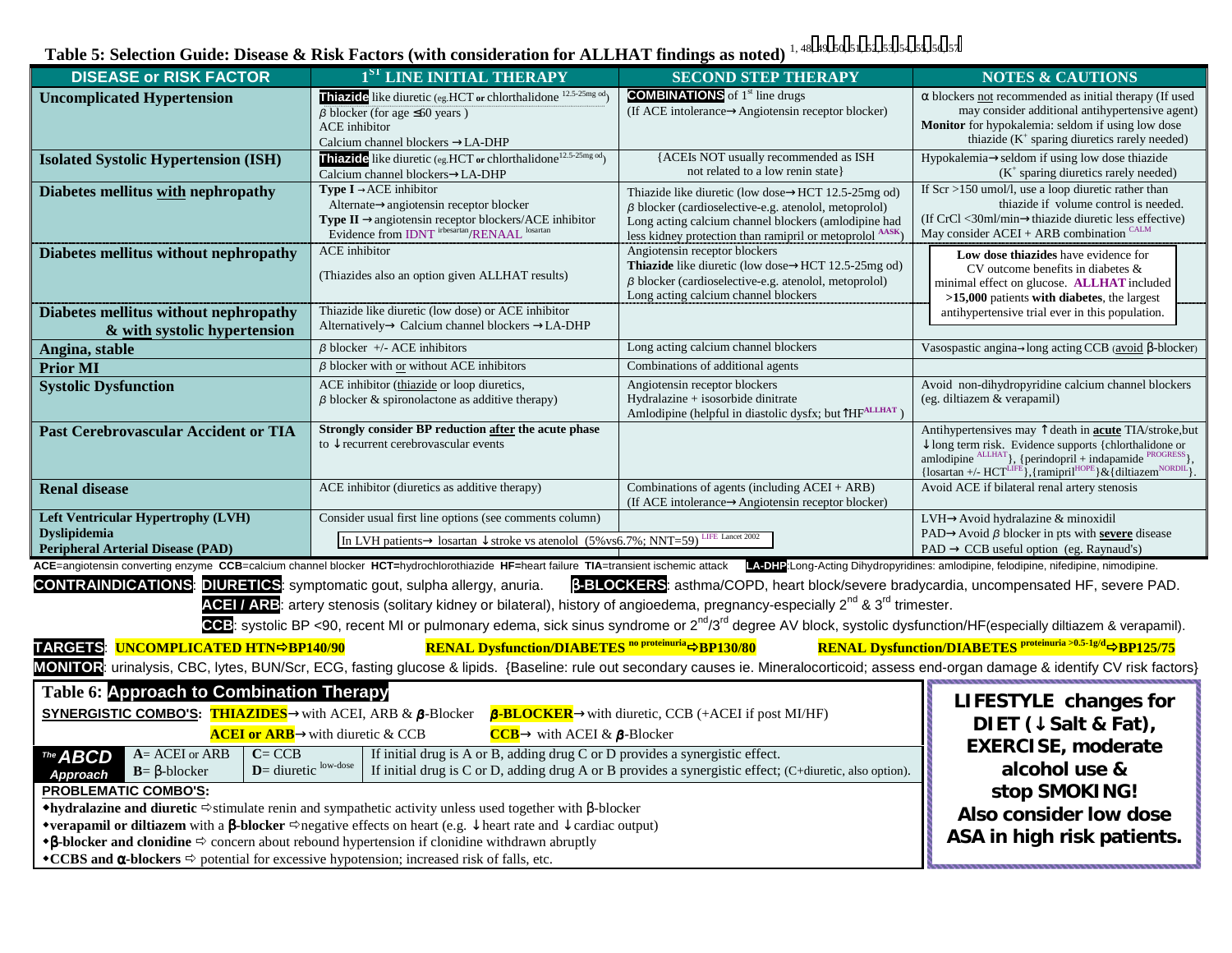Table 7: CVD Risk Assessment Tables <sup>(Adapted From New Zealand Guideline Group with permission - http://www.nzgg.org.nz/library/gl\_complete/bloodpressure/table1.cfm [58;](#page-5-0) also BMJ [59](#page-5-0) & CMAJ [60\)](#page-5-0)</sup>



Key to Risk Tables Prognosis: Benefit 1: 5 year CVD risk CVD events prevented Benefit 2: (non-fatal & fatal) per 100 treated for 5 years \* NNT for 5 years \* **RISK** $-$  > 30%  $>$  10 per 100  $\leq 10$ **Very** 25-30% 9 per 100 11 **High** Suggested 20-25% 7.5 per 100 13 starting **High** 15-20%  $.16$ 6 per 100 point for 25 F 4 per 100 dis cussion **Moderate** with patient 5-10% 2.5 per 100 40 about drug 2.5-5% 1.25 per 100 80 **Mild**treatment.  $\sim$  < 2.5%  $\leq 0.8$  per 100  $>120$ . Cells with this marker indicate that in patients with very high levels of cholesterol (> about 8.5-9 mmol/L) or blood pressure (> about 170 / 100 mmHg), the risk equations may underestimate the true risk. Therefore it is recommended that treatment be considered at lower absolute CVD risks than in other patients. \* Assumes BP reduction of about 12 / 6 mmHg in patients with BP > 140-150 / 90, or cholesterol reduction of about 20% in patients with total cholesterol > 5.0-5.5 mmol/L, produces an approximate 30% reduction in CVD risk, whatever the pre-treatment absolute risk.

**NZ-CVD-5yr Risk Tool:** qu[ick/easy](http://www.nzgg.org.nz/library/gl_complete/bloodpressure/table1.cfm) [way](http://www.nzgg.org.nz/library/gl_complete/bloodpressure/table1.cfm) [to](http://www.nzgg.org.nz/library/gl_complete/bloodpressure/table1.cfm) [estimate](http://www.nzgg.org.nz/library/gl_complete/bloodpressure/table1.cfm) [risk](http://www.nzgg.org.nz/library/gl_complete/bloodpressure/table1.cfm) [of](http://www.nzgg.org.nz/library/gl_complete/bloodpressure/table1.cfm) [CHD](http://www.nzgg.org.nz/library/gl_complete/bloodpressure/table1.cfm) [and](http://www.nzgg.org.nz/library/gl_complete/bloodpressure/table1.cfm) [stroke;](http://www.nzgg.org.nz/library/gl_complete/bloodpressure/table1.cfm) [the](http://www.nzgg.org.nz/library/gl_complete/bloodpressure/table1.cfm) [Framingham](http://www.nzgg.org.nz/library/gl_complete/bloodpressure/table1.cfm) **10yr** risk assessment may also be used to estimate CHD risk. Antihypertensive benefit greater in those at highest risk!

| BLOOD <sup>61</sup>                                                                                                                                                                                                                                                           |                                                                                                                                 | <b>Consider Treatment</b>                                   | <b>Target</b>                                                       |  |  |
|-------------------------------------------------------------------------------------------------------------------------------------------------------------------------------------------------------------------------------------------------------------------------------|---------------------------------------------------------------------------------------------------------------------------------|-------------------------------------------------------------|---------------------------------------------------------------------|--|--|
| <b>PRESSURE</b>                                                                                                                                                                                                                                                               | NO RISK FACTORS or target organ damage                                                                                          | $\geq 160/100$                                              | $<$ 140/90                                                          |  |  |
| <b>Importance of</b><br>accurate<br>measurement<br>$\mathbf{E}$                                                                                                                                                                                                               | ISOLATED SYSTOLIC HTN (ISH)<br><b>MODERATE-HIGH RISK Patient</b><br>•If HOME BP Measurement<br><b>DIABETES or RENAL Disease</b> | SBP >160<br>$\geq 140/90$<br>$\geq$ 135/85<br>$\geq 130/80$ | SBP < 140<br>$<$ 140/90<br>$<$ 135/85<br>$<$ 130/80                 |  |  |
| e.g. 5 min resting<br>ē                                                                                                                                                                                                                                                       | $\bullet$ If PROTEINURIA >0.5-1g/d                                                                                              | $\geq$ 125/75                                               | <125/75                                                             |  |  |
| 62<br><b>LIPID</b>                                                                                                                                                                                                                                                            | (often based on Framingham 10yr CAD risk)<br>Risk                                                                               | LDL                                                         | <b>T.Chol/HDL</b><br>$\underline{\mathbf{T}}\underline{\mathbf{G}}$ |  |  |
|                                                                                                                                                                                                                                                                               | <b>VERY HIGH*</b>                                                                                                               | < 2.5                                                       | $\leq$ 2<br>$\leq$ 4                                                |  |  |
|                                                                                                                                                                                                                                                                               | <b>HIGH</b>                                                                                                                     | <3                                                          | $\leq$<br>$<$ 5                                                     |  |  |
|                                                                                                                                                                                                                                                                               | <b>MODERATE</b>                                                                                                                 | $\leq$ 4                                                    | $\leq$<br>$<$ 6                                                     |  |  |
|                                                                                                                                                                                                                                                                               | LOW                                                                                                                             | $\leq$ 5                                                    | $\leq$ 3<br>$\mathcal{L}$                                           |  |  |
|                                                                                                                                                                                                                                                                               | *Very High Risk includes ALL patients with CAD / DIABETES & age 30+ / CVD / PAD.                                                |                                                             |                                                                     |  |  |
|                                                                                                                                                                                                                                                                               | VERY HIGH & HIGH Risk: Treat with medication & lifestyle changes concomitantly.                                                 |                                                             |                                                                     |  |  |
| $\infty$                                                                                                                                                                                                                                                                      | MODERATE & LOW Risk: May try lifestyle changes for $3-6$ months before drug therapy.                                            |                                                             |                                                                     |  |  |
| BLOOD <sup>63</sup>                                                                                                                                                                                                                                                           | Optimal                                                                                                                         | <b>Suboptimal</b>                                           | Inadequate                                                          |  |  |
| able<br><b>GLUCOSE</b>                                                                                                                                                                                                                                                        | $HbA_{1c}$ (%)<br>$\leq$                                                                                                        | $7 - 8.4$                                                   | >8.4                                                                |  |  |
|                                                                                                                                                                                                                                                                               | $4 - 7$<br>$FPG$ (mmol/L)                                                                                                       | $7.1 - 10$                                                  | >10                                                                 |  |  |
|                                                                                                                                                                                                                                                                               | <b>PPBG</b> ( $mmol/L$ )<br>$5-11$                                                                                              | $11.1 - 14$                                                 | >14                                                                 |  |  |
| Individualized Target Treatment Goals: give consideration to life expectancy, co-morbidity<br>and risk of hypoglycemic side effects. <b>Monitor</b> : $HbA_{1c}$ q3-6 months; calibrate meter yearly.                                                                         |                                                                                                                                 |                                                             |                                                                     |  |  |
| <b>BP</b> =blood pressure CAD=coronary artery disease CVD= cardiovascular disease FPG=fasting plasma glucose $HbA_{1c} = glycosolated$<br>hemoglobin $A_{1C}$ HDL=high density lipoprotein LDL=low density lipoprotein PPBG=postprandial (2hr) blood glucose TG=triglycerides |                                                                                                                                 |                                                             |                                                                     |  |  |
|                                                                                                                                                                                                                                                                               |                                                                                                                                 |                                                             |                                                                     |  |  |

**Also ass[ess](http://www.nzgg.org.nz/library/gl_complete/bloodpressure/table1.cfm) [family](http://www.nzgg.org.nz/library/gl_complete/bloodpressure/table1.cfm) [history](http://www.nzgg.org.nz/library/gl_complete/bloodpressure/table1.cfm) [\(](http://www.nzgg.org.nz/library/gl_complete/bloodpressure/table1.cfm)**↑ **risk up to 50%), physical inactivity, obesity & LVH.**